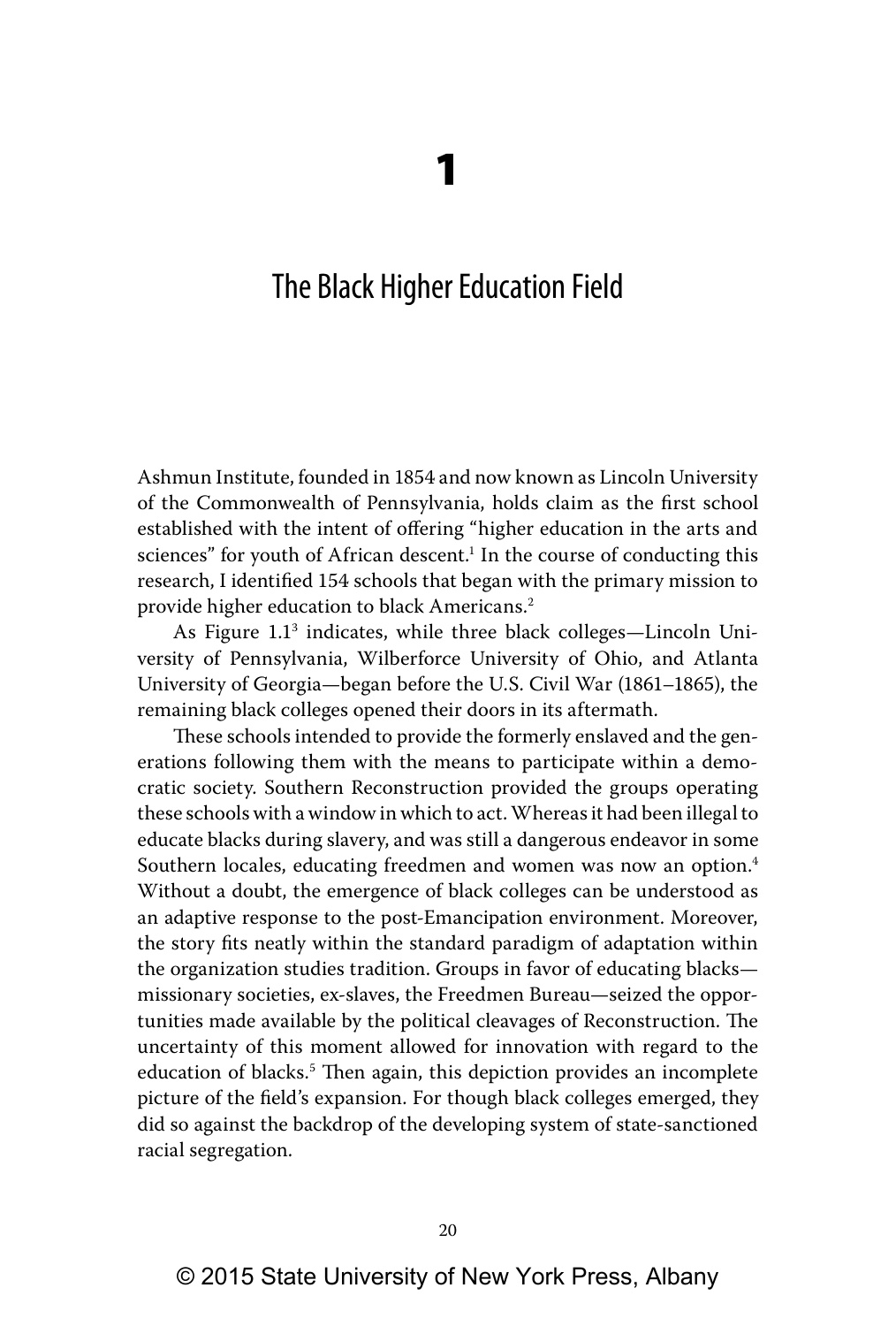

**Figure 1.1 School Foundings per Year**

Described as a race-making institution by social theorist Loïc Wacquant, the system of legally sanctioned racial segregation permeated all realms of life within the American South because it "consisted of an ensemble of social and legal codes that prescribed the complete separation of the 'races' and sharply circumscribed the life chances of African-Americans."6 Colloquially known as Jim Crow, the system sustained and further developed status distinctions between whites and blacks developed during slavery. The character of black higher education cannot be understood outside of this context.

The proliferation of publicly controlled black colleges illustrates the inescapable effect of Southern racial politics on the growth and development of the black higher education field. As Table 1.1 illustrates, the average state- controlled black college was established in 1887.

Comparatively, the average state- controlled school for white students was established in 1840. Each state that established a black college already had a college in place. In theory, black students could have attended the state-run schools already in existence. In practice, doing so was unacceptable in the Southern states.

As a result, two separate fields—one black, the other white—worked to provide higher education within the South. The organizational consequences of this decision for black colleges were severe. Funding for education in the South traditionally lagged behind all other regions in the nation. Particularly in the Civil War's aftermath, as a region the South's financial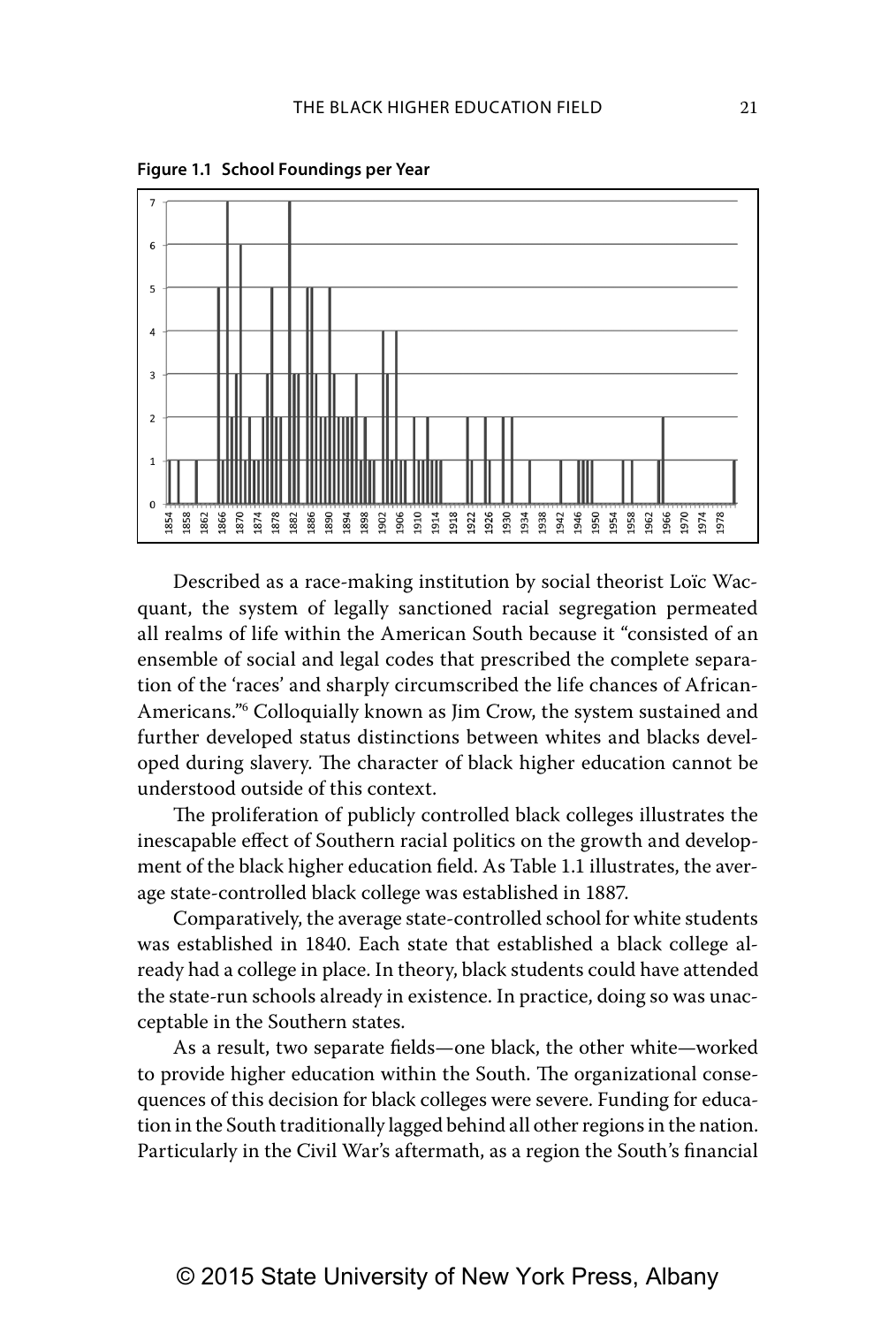| <b>State</b>                  | <b>First Traditionally White</b><br>College Founded | <b>First Black</b><br>College Founded |
|-------------------------------|-----------------------------------------------------|---------------------------------------|
| Alabama                       | 1831                                                | 1874                                  |
| Arkansas                      | 1871                                                | 1875                                  |
| Delaware                      | 1833                                                | 1891                                  |
| Florida                       | 1853                                                | 1887                                  |
| Georgia                       | 1785                                                | 1890                                  |
| Kentucky                      | 1865                                                | 1896                                  |
| Louisiana                     | 1860                                                | 1914                                  |
| Maryland                      | 1856                                                | 1886                                  |
| Missouri                      | 1839                                                | 1866                                  |
| Mississippi                   | 1844                                                | 1871                                  |
| Oklahoma                      | 1890                                                | 1897                                  |
| <b>North Carolina</b>         | 1798                                                | 1877                                  |
| South Carolina                | 1801                                                | 1895                                  |
| Tennessee                     | 1794                                                | 1912                                  |
| Texas                         | 1881                                                | 1885                                  |
| Virginia                      | 1819                                                | 1883                                  |
| West Virginia                 | 1867                                                | 1891                                  |
| <b>Earliest Founding Date</b> | 1785                                                | 1866                                  |
| Most Recent Founding Date     | 1890                                                | 1914                                  |
| Average Founding Date         | 1840                                                | 1887                                  |

**Table 1.1. Southern University Founding Dates**

resources were crippled. Operating a dual system of education is necessarily more expensive than a single system, as it required two sets of schools, two sets of certification procedures, two sets of administrative offices, two sets of school boards, etc. Despite the region's financially precarious position, the Southern states' cultural preferences dictated an unsustainable organizational solution. In a system privileging whiteness, starving black colleges of critical resources represented the only way forward.

The establishment of public colleges is but one example of how Jim Crow structured the adaptive possibilities of black higher education. However, the system encouraged more than the expansion of one particular organizational form. It touched every aspect of black college growth and development. To remain viable, institutionalized organizations must gain the public's trust.7 This was particularly consequential for black colleges, public and private, operating within the Jim Crow South. Those involved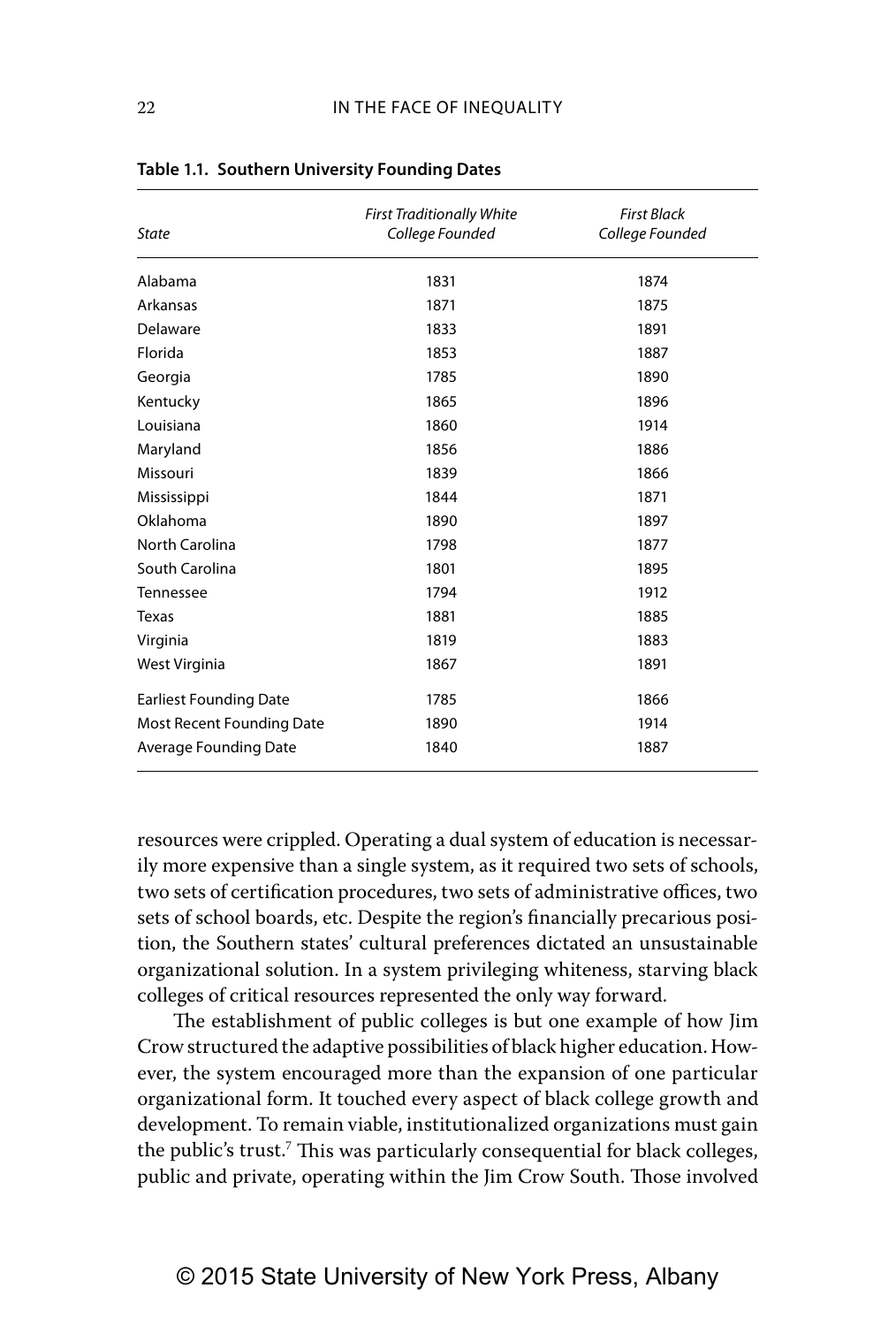in the provision of black higher education had to construct a system of colleges and universities that acknowledged and incorporated the legal rules and cultural norms associated with Jim Crow. Though they would have welcomed white students on their campus, black colleges could not do so. Though college leaders preferred racially integrated campus activities, when prominent whites visited black college campuses, segregation was often enforced. Though leaders preferred to develop their curricula fully, black colleges were encouraged to restrict their offerings to majors that would not put their graduates in direct competition with whites.<sup>8</sup>

The Jim Crow period was not the only historical configuration that influenced the growth and development of black colleges. Other configurations also affected the adaptive capacity of the schools. Though they did not begin as organizations that focused on graduate- level training, by the 1970s a number of state- controlled black colleges had the capacity to offer postbaccalaureate courses. Understanding how the curricular emphasis among black public colleges came to include graduate- level programs requires an understanding of broader events occurring within the black higher education field.

Four time periods are of particular interest for this study. The first time period, 1854–1895, marks the field of black higher education's creation and expansion. The expansion of the field occurred as Southern society struggled to reconfigure itself following the Civil War. By the second period, 1896–1944, the field had taken shape with regard to the number and type of schools that would operate within it. Clear enrollment, degree, and financial patterns had crystalized. Unfortunately, it had become clear that blacks located in the Southern states would not be treated as full citizens. In this era, black colleges felt the full weight of the *Plessy v. Ferguson* ruling that codified state- sanctioned racial inequality.

Several factors collided to make the third time period, 1945–1975, a momentous one for black colleges. Improvements in primary and secondary education for black students led to an increase in the number of students seeking higher education. Taking advantage of the GI Bill, black servicemen returning from World War II swarmed black college campuses. Though mass protests had yet to occur, black colleges began to feel the effects of what we would later call the civil rights movement in the 1940s. As legal challenges against racially segregated education mounted, Southern state educational authorities expanded the capacity of public black colleges. The 1954 *Brown* ruling further hastened state and private efforts to improve black colleges. Between 1945 and 1975, black colleges underwent unparalleled growth and development.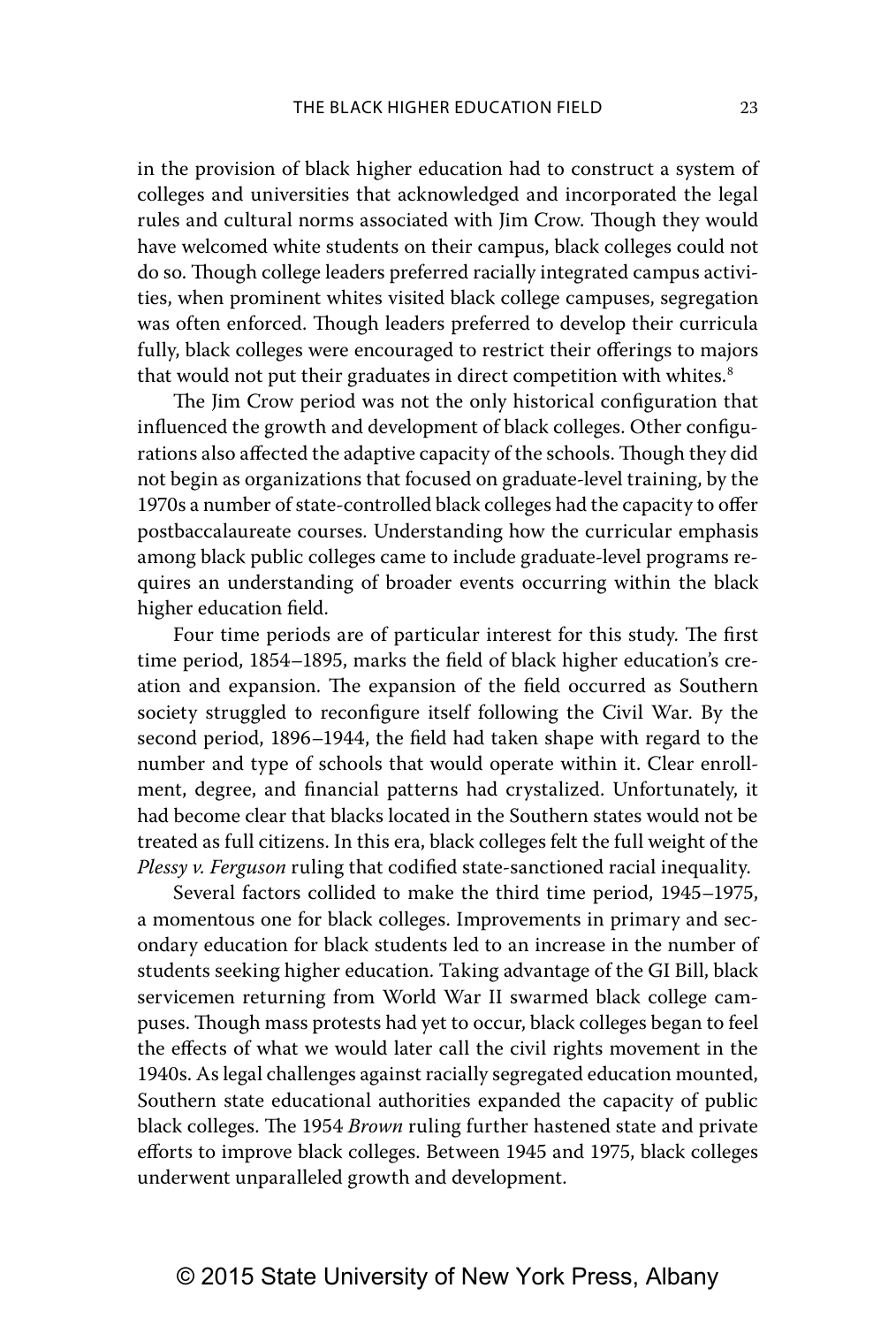The renaissance would not last forever. During the final time period, 1976–1999, the place of black colleges within the American landscape faced increasing scrutiny. Black students began to enroll in traditionally white colleges. Several black colleges closed. Several black colleges had a majority white student body. While the usefulness of black colleges had always come under attack, the rationale for attacking the colleges shifted. Whereas critics had once wondered aloud whether "savages" could acquire higher learning, they now questioned the necessity of black colleges given the plethora of choices available to black students.

#### Field Creation and Expansion, 1854–1895

The majority of black colleges (60 percent) began during the field's first forty years.<sup>9</sup> Between 1854 and 1895, ninety-two black colleges emerged amid a general air of optimism. The South was being reconstructed. The political system that oppressed blacks was coming undone. In coalition with white Republicans, black leaders used the Southern state constitutional conventions to lay the foundation for universal education.<sup>10</sup> Promoting higher education represented a natural extension of the idea that every citizen had a right to education within the reconstructed South. With the role of blacks in the postwar South shifting, black colleges emerged to train blacks to participate as full political, social, and economic citizens.11

Private colleges dominated the landscape, accounting for 74 percent of the ninety-two schools established in this first period. A small minority  $(N = 14)$  operated as independent schools while the rest had ties to black and white religious societies.<sup>12</sup> The denominational boards of these religious groups provided teachers, financial support, and administrative resources for their affiliated colleges.<sup>13</sup> Using northeastern colleges as their models, the private schools, particularly those controlled by religious societies, viewed the classical curriculum as the best way to prepare black students for participation within a democratic society.<sup>14</sup> Many private black colleges even utilized the same admission requirements as the classical New England colleges of the time by limiting admittance to the freshmen class to those students that had taken higher arithmetic, algebra, and Greco-Roman history.<sup>15</sup>

Of the ninety-two schools that began during this period, 24 percent  $(N = 22)$  operated as state-controlled or affiliated institutions. Eight of the state- controlled colleges had the additional designation of land grant schools.<sup>16</sup> Passed by the U.S. Congress in 1862, the Morrill Act provided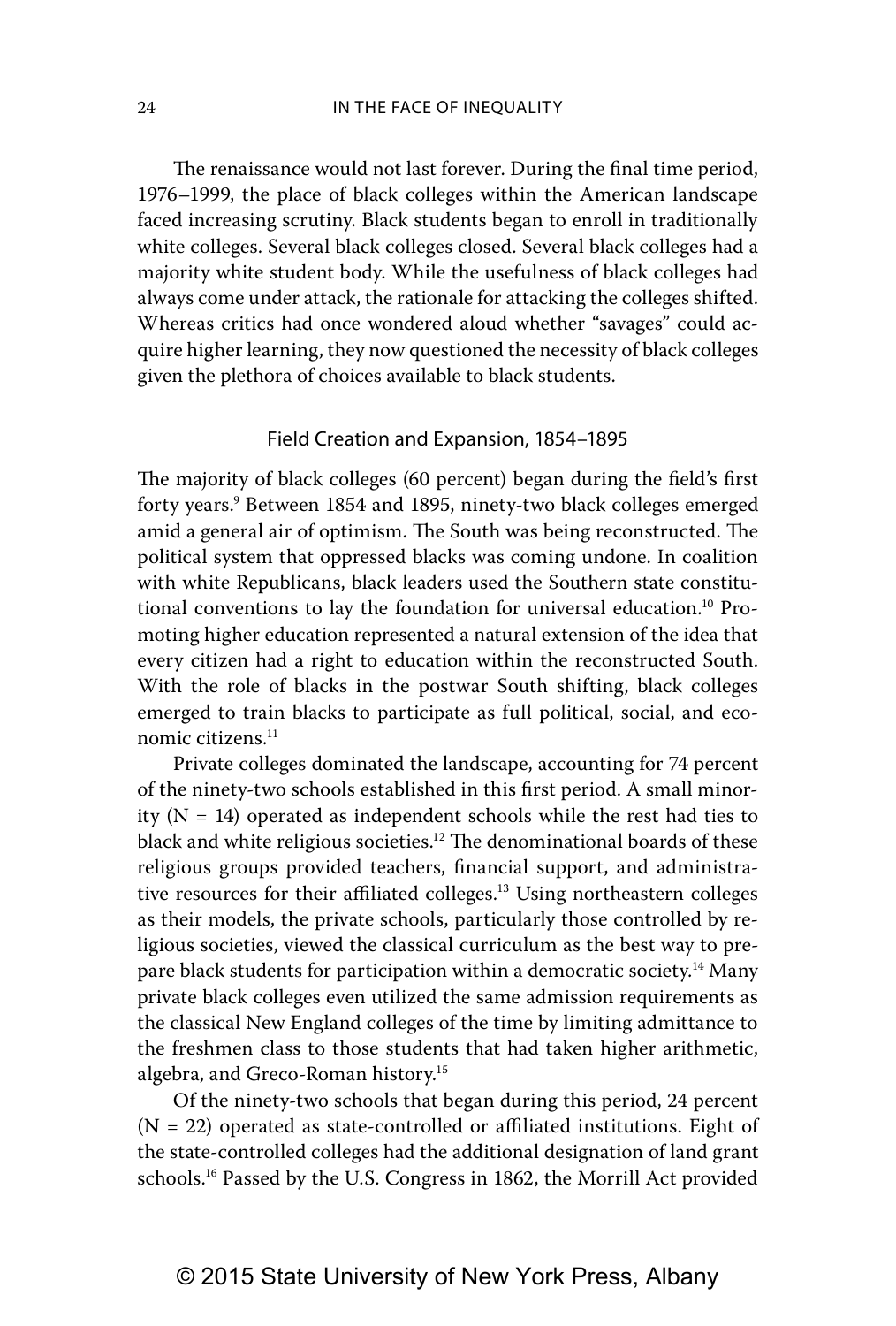each state with a tract of federal land for the purpose of establishing a college focused on the agricultural and mechanical arts. The founding of public colleges during this period provides a window into the coexistence of contrasting sentiments and foreshadowed what was to come. Like the denominational boards, Southern state legislatures took up the cause of black higher education. Yet, the state legislatures, even when controlled by coalitions in favor of black access to education, faced opposition.

When chartered in 1871 by a Republican state legislature, Alcorn Agricultural and Mechanical College of Mississippi received three- fifths of the state's land grant funds, an annual appropriation of \$50,000 from the state legislature, and a four-year scholarship for one student from each legislative district.<sup>17</sup> Indeed, a promising start for any college. However, just one year earlier, the faculty and chancellor at the University of Mississippi threatened to resign should the school admit black students. Alcorn had the backing of the legislature. Yet, Alcorn might not have existed if forces within Mississippi had shown a willingness to integrate the existing state university.

Categorizing black colleges as state or privately controlled masks the fluidity that existed in the early development of the field. The Colored Industrial and Agricultural School of Louisiana, now known as Grambling State University, began as a private college in 1905. Not until 1928 did the school become affiliated with the state. Likewise, St. Philips Normal and Industrial College of Texas opened its doors as an affiliate of the Episcopal Church in 1898. When the church could no longer financially support the school, it affiliated with the state in 1942.

Because they are responsive to their environments, institutionalized organizations are heavily influenced by the societal characteristics present at the time of their founding.<sup>18</sup> Moreover, once established these characteristics tend to carry through for generations. For instance, schools at all levels continue to close for the summer months. Primary, secondary, and postsecondary schools still reflect America's agricultural past even though few children spend their summers farming. The educational backgrounds of the formerly enslaved had profound implications for black college growth and development. The majority of blacks emerged from slavery illiterate. As the black higher education field expanded post Emancipation, those operating the black colleges could not ignore this reality. As a result, black colleges opted for an organizational structure that included collegiate, elementary, and high school divisions.

Chartered in 1868, Hampton Normal and Agricultural Institute focused on the "instruction of youth in the various common-school,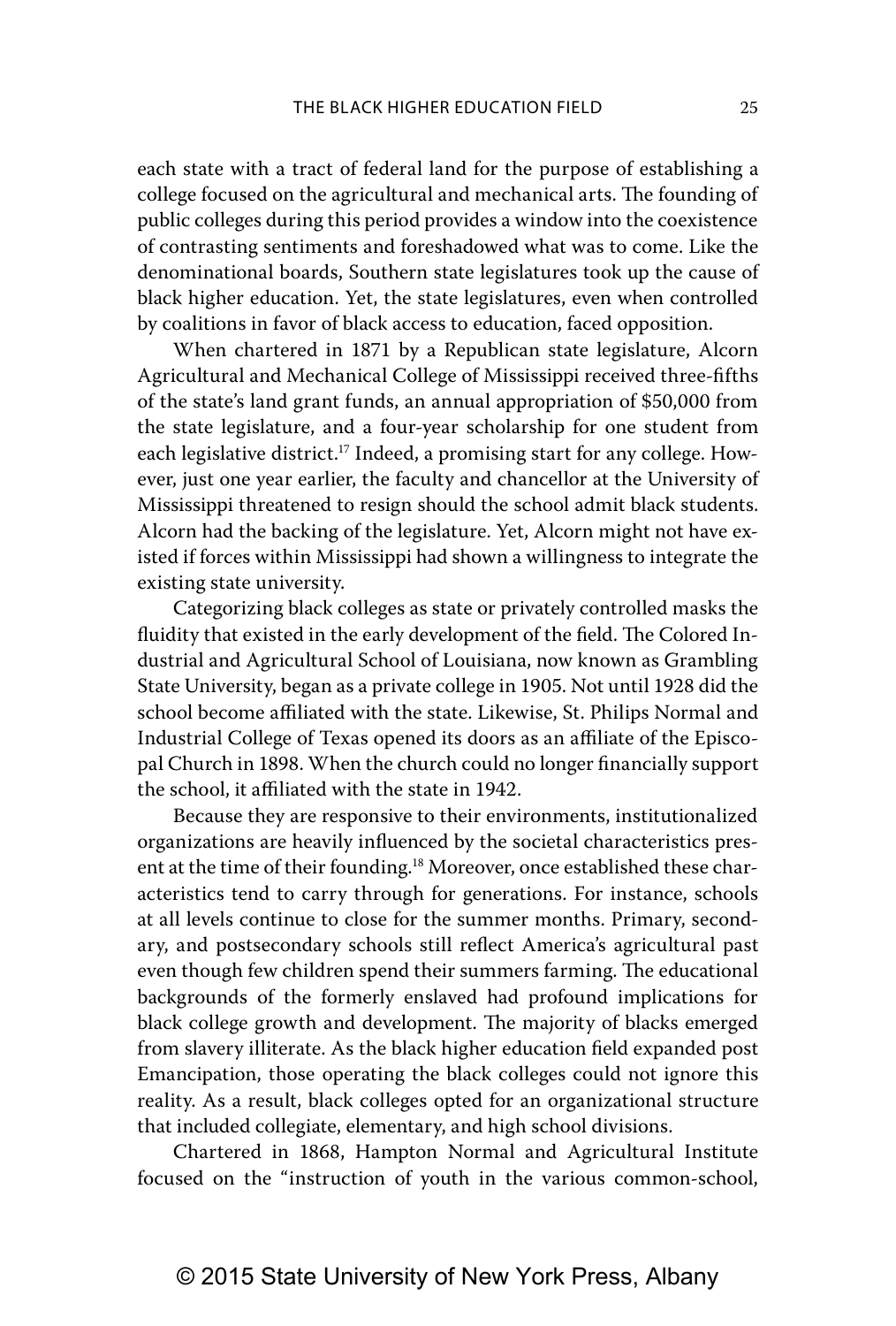academic and collegiate branches."<sup>19</sup> Of the nine hundred students attending Hampton in 1917, all were enrolled in elementary and secondary courses.20 Not until the 1920s did collegiate- level enrollment at Hampton become significant. Like the privately controlled schools, the public schools also began with small enrollments and gradually evolved into colleges. By 1917 only one public school, Florida Agriculture and Mechanical College, founded in 1887, enrolled students at the collegiate level.<sup>21</sup>

While the majority of black colleges concentrated on both pre- and postsecondary work, a small number of schools concentrated on still higher levels of education. From the outset, those invested in black higher education wanted to ensure access to graduate and professional training. The black community needed trained doctors, lawyers, ministers, and social workers to serve them. Howard University, Atlanta University, Meharry Medical College, and Gammon Theological Seminary were four such institutions founded with a particular focus on graduate and professional training.

As the black higher education field developed it came to include a diverse set of schools. Private, public, undergraduate, graduate, and professional schools each occupied a position within the field. Within each of these broad categories further distinctions applied—religious, independent, land grant.

In the moments following the Civil War, those opening black colleges assumed that blacks would have access to the full range of social, political, and economic opportunities emerging within the South. For a time this was true—blacks accounted for 15 percent of political officeholders in the 1870s South, a higher proportion than in 1990.<sup>22</sup> As the 1890s approached, it became clear that these opportunities would not last. The dynamics that would plague black college development had taken root.

Reconstruction had come to an end. The federal government would not intervene on behalf of black education for decades to come. Opponents of black education, now controlling Southern state legislatures, took an interest in black education for nefarious reasons. As a result of the second Morrill Act of 1890, all states that maintained racially segregated systems of education had to establish land grant colleges for blacks if they chose to utilize the land and monies from the Morrill Act to operate land grant colleges for white students.<sup>23</sup> Southern states fulfilled this requirement by annexing existing schools, some of which had operated as private black colleges until this point, and creating new schools.

The field of black higher education would persist. However, statesanctioned racial inequality shaped the adaptive capacity of the colleges.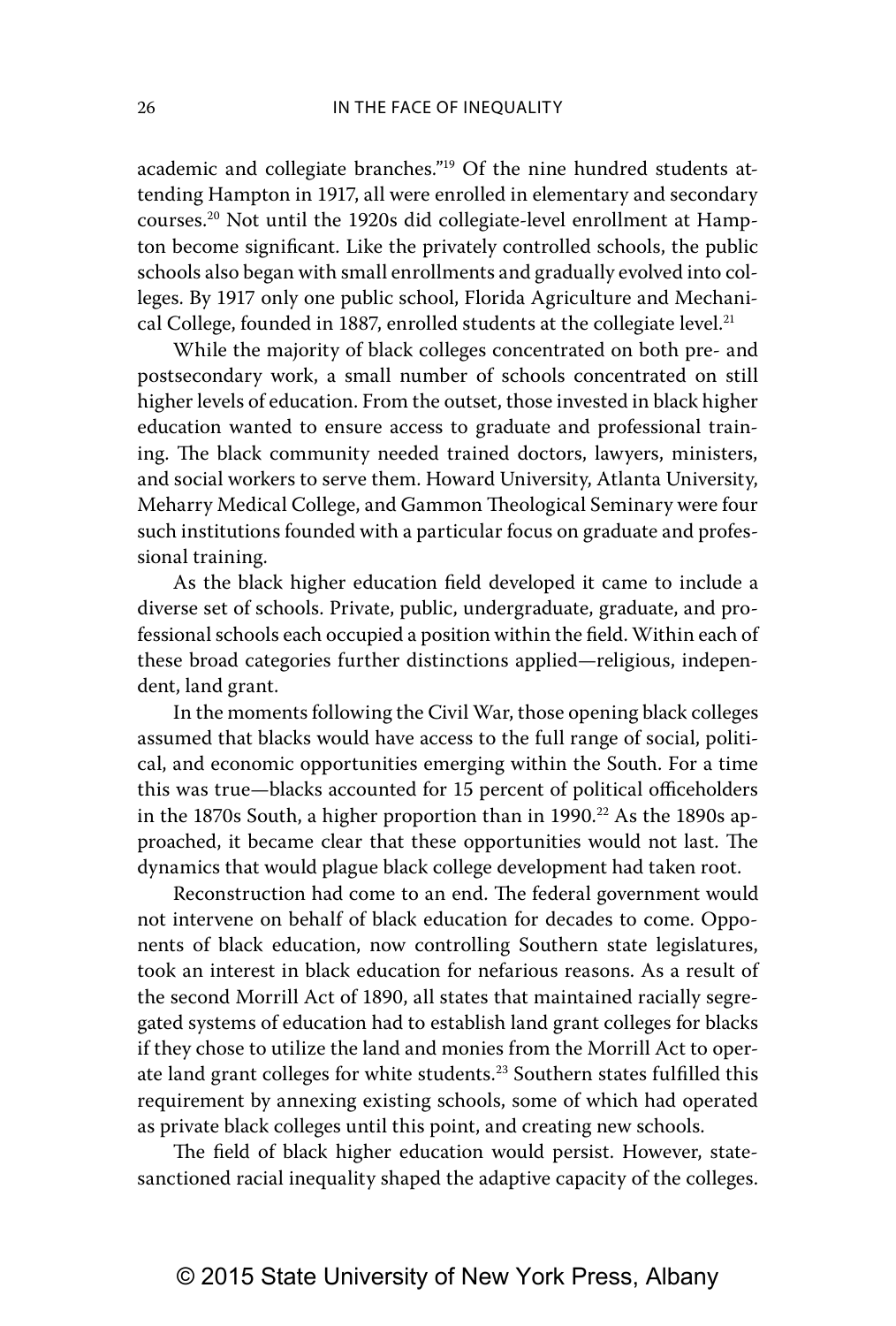By 1896, blacks located in the Southern states were still not treated as full citizens. In that year, the U.S. Supreme Court held that statutes that imply distinctions between "white and colored races" do not destroy the legal equality of the races. They argued that the Fourteenth Amendment, which guaranteed citizenship, due process, and equal protection under the law to formerly enslaved blacks, had not guaranteed social equality to this group. A ruling against Homer Plessy's right to sit in the "White" car of the East Louisiana Railroad had far- reaching consequences. For years to come, black colleges, public and private, forged ahead amid concerns that black higher education threatened the stability of Southern and America society.

#### Separate but Equal, 1896–1944

With the Supreme Court's approval, Southern states legalized racial inequality. The role of black education in general, and black colleges specifically, within a racially segregated society became a topic of deliberation. Education should enrich political, social, and economic opportunities things Southern society denied blacks altogether. Whether and how schools for blacks could exist within such a system became the subject of heated exchanges. The ideological debates over the most advantageous form of black higher education that occurred during the late nineteenth and early twentieth centuries have received much historical attention. Often referenced in relation to Booker T. Washington and W. E. B. Du Bois, these debates reflected the attitudes of a diverse set of parties interested in black higher education—black leaders, Northern industrial philanthropies, Southern education reformers, Southern planters.

In his 1895 speech at the Cotton States and International Exposition in Atlanta, Booker T. Washington claimed, "No race can prosper till it learns that there is as much dignity in tilling a field as in writing a poem."<sup>24</sup> Washington pushed for the development of a black laboring class and emphasized the role of black colleges in this process. Because they educated black teachers, black colleges had the ability to "train a corps of teachers with a particular social philosophy relevant to the political and economic reconstruction of the South."25 Washington's attitudes reflected a widely held sentiment among those in favor of the "Hampton-Tuskegee Idea" which held that black colleges' pedagogical focus should maintain the inequities of wealth, power, and race.<sup>26</sup> Here, educating blacks was a necessary part of the South's industrial transformation. The "right" type of education would produce more efficient workers and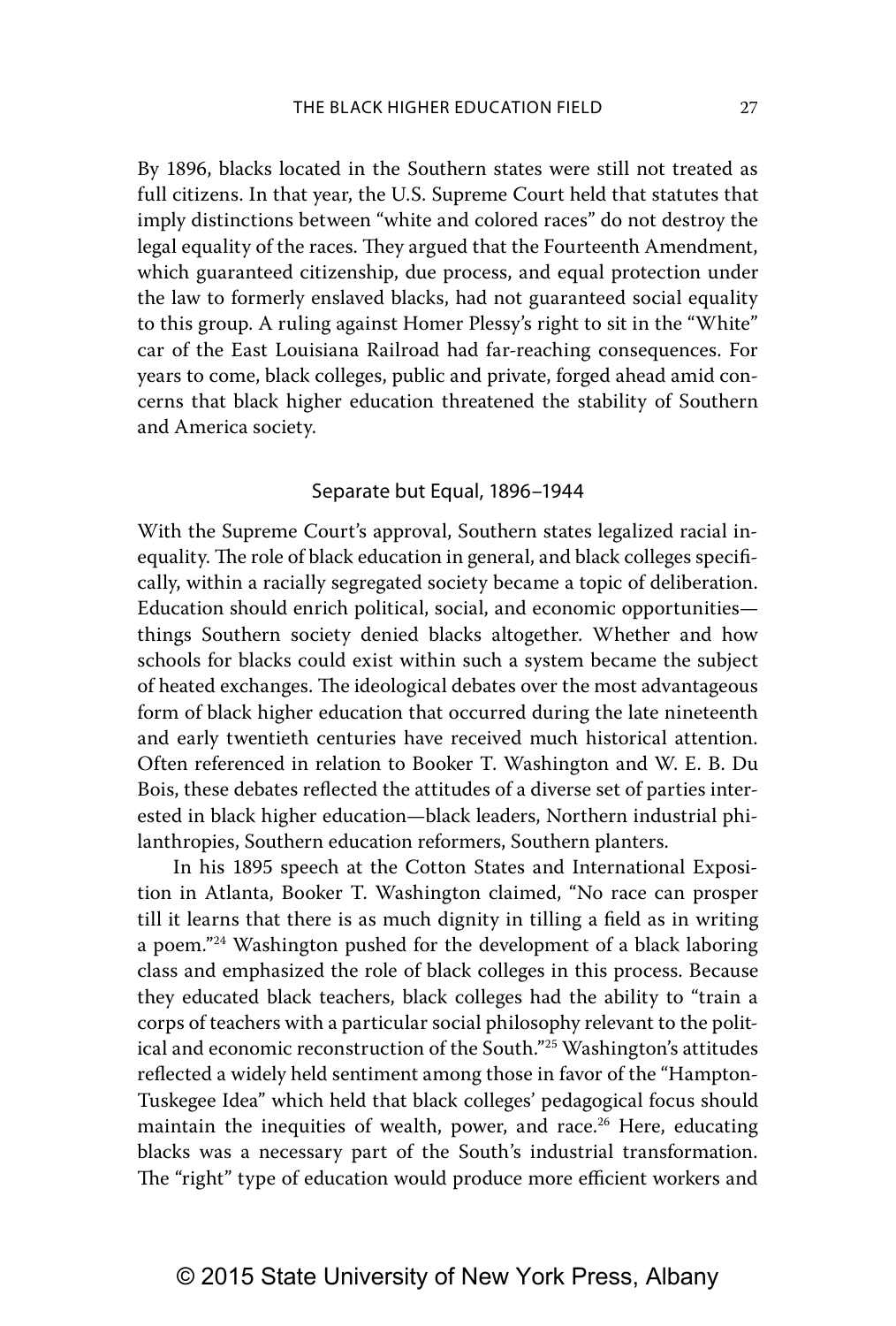represented a "sound investment in social stability and economic prosperity."<sup>27</sup> In contrast to the Hampton-Tuskegee Idea stood those who argued that "ex- slaves struggled to develop a social and educational ideology singularly appropriate to their defense of emancipation and one that challenged the social power of the planter regime."28 The emerging class of black intelligentsia and leaders viewed black colleges as tools to liberate blacks from the inequities inherent to a system such as Jim Crow.

This debate offers evidence of the field coalescing. When actors, individual and organizational, begin to interact and engage one another as though they are part of the same enterprise this is an important step in a field's development. Doing so indicates recognition of common purpose that is essential to field membership.<sup>29</sup> While pedagogical preferences among the factions differed, the mere fact that one side chose to engage the other shows that each party knew the other was equally vested in the provision of black higher education. Moreover, it is through these interactions and others that standardized data about the colleges becomes available.

When it took an interest in black higher education, the Rockefeller family's General Education Board, founded in 1902, began to collect enrollment, course, financial, facility, and faculty data from the black colleges. To determine whether to support a college, the foundation sent field agents to conduct site visits. In his role as a general field agent for the General Education Board between 1915 and 1933, Jackson Davis visited black college campuses to assess their progress. Not only would Davis interview campus officials, he would also attend classes and inspect facilities, all in an effort to determine if a school merited foundation support. Even when the foundation did not visit schools, it would request that schools submit data on the finances, enrollment, classes, and faculty using a standardized template internally referenced as the blank form.<sup>30</sup>

The federal government's surveys of black colleges in 1916, 1929, and 1942 further attest to the interconnections that developed within the black higher education field. Thomas Jesse Jones first affiliated with black colleges in his role as an associate chaplain and economics instructor at Hampton Institute in 1902.<sup>31</sup> In 1913 he became the educational director of the Phelps Stokes Fund, a philanthropy whose interest included black education.32 During his time there, Jones directed the 1916 survey, *Negro Education: A Study of the Private and Higher Schools for Colored People in the United States.*33 Notably, the Phelps Stokes Fund sponsored this survey in cooperation with the U.S. Department of Interior.<sup>34</sup> The movement of key people in and out of organizations related to black higher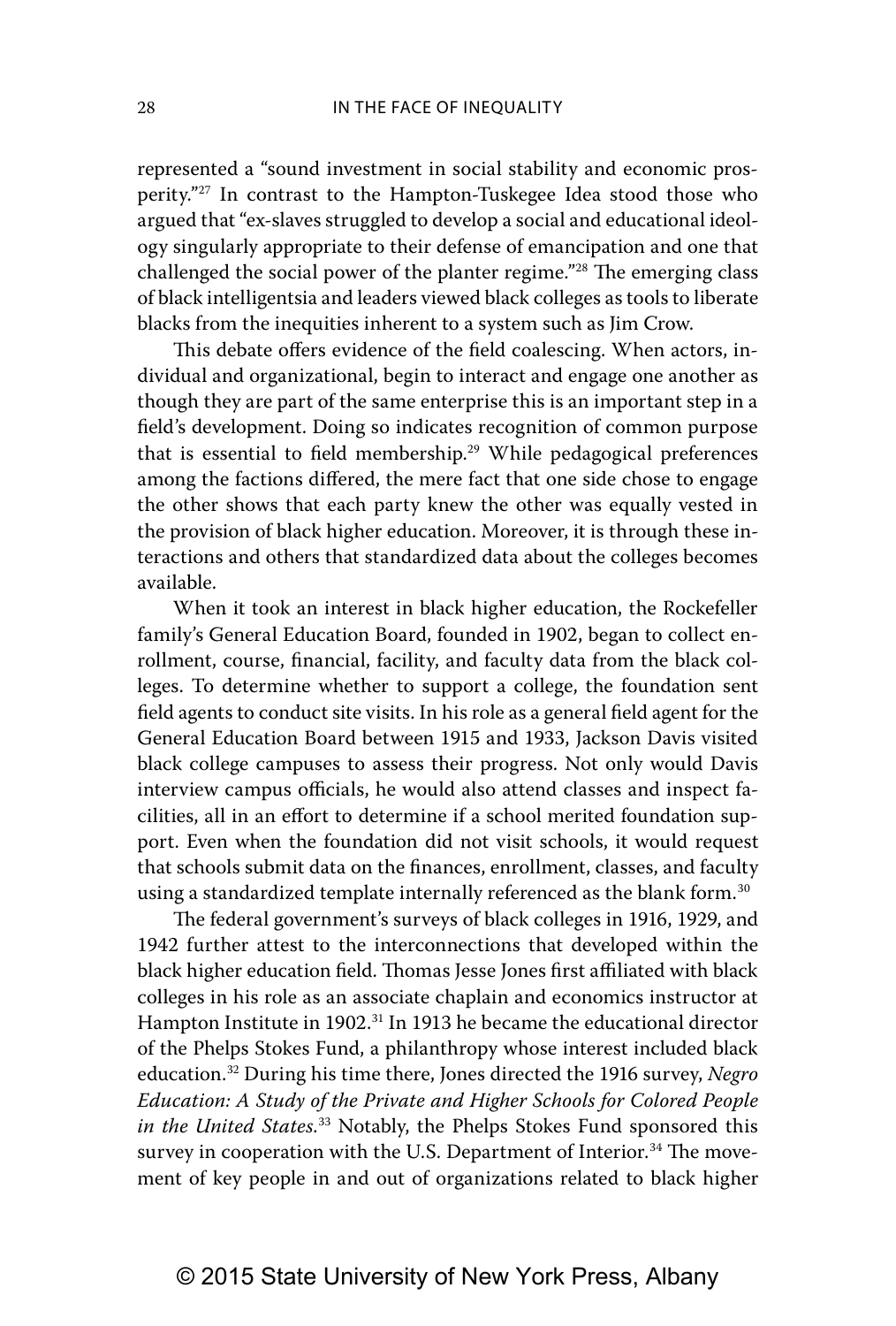education offers further evidence of the field's coalescence. Each organization had a stake in black higher education and the movement of individuals across these organizations reinforced the interconnections of the field.

College leaders spearheaded efforts to document black colleges as well. Du Bois, working at Atlanta University, catalogued the "intricate social problems" affecting black communities.<sup>35</sup> As a result, volumes such as *The College Bred Negro*, published in 1900, tracked the status and development of black colleges and their graduates. The *Journal of Negro Education* published its first issue in 1932. Housed at Howard University, founder and editor-in-chief Charles H. Thompson used the journal to document the status of black education, particularly the state of black colleges.36 Around the same time, Dwight O. W. Holmes, dean of Howard's graduate school, published his study of black colleges, *The Evolution of the Negro College*. Several coalitions among the colleges began during this time period as the connections between them deepened—the Association of Colleges for Negro Youth (1913), the Conference of Presidents of Negro Land Grant Colleges (1924), the Association of Colleges and Secondary Schools for Negroes (1934), and the United Negro College Fund (1944).

The government, foundation, and publication data that emerged during this period make it possible to understand the relationship between the social milieu (e.g., ideological debates, racial segregation) and black college growth and development. Historical works have established that foundations took sides in the aforementioned pedagogical debates. Northern industrial philanthropies such as the General Education Board preferred to support black colleges that adhered to the Hampton-Tuskegee Idea.<sup>37</sup> In the early 1900s, philanthropic groups, including the General Education Board, pressured schools such as Fisk University, Fort Valley High and Industrial School, and St. Paul's Normal and Industrial School to implement elements of vocational training associated with the Hampton-Tuskegee model in lieu of school leader preferences for the liberal arts by intimating that foundation funding would increase.

Data from several sources contextualize the financial ramifications of such events for black colleges. *The Evolution of the Negro College* illustrates that even among poorly resourced schools differences existed.38 Using data from the 1929 *Survey of Negro Colleges and Universities*, Holmes tabulated that as a group, black colleges had a total endowment of \$20,713,796.00. While the average black college in 1926–27 had \$85,426.00 in its endowment fund, a wide gulf existed between the most well-endowed schools, Hampton and Tuskegee (\$14,135,768.00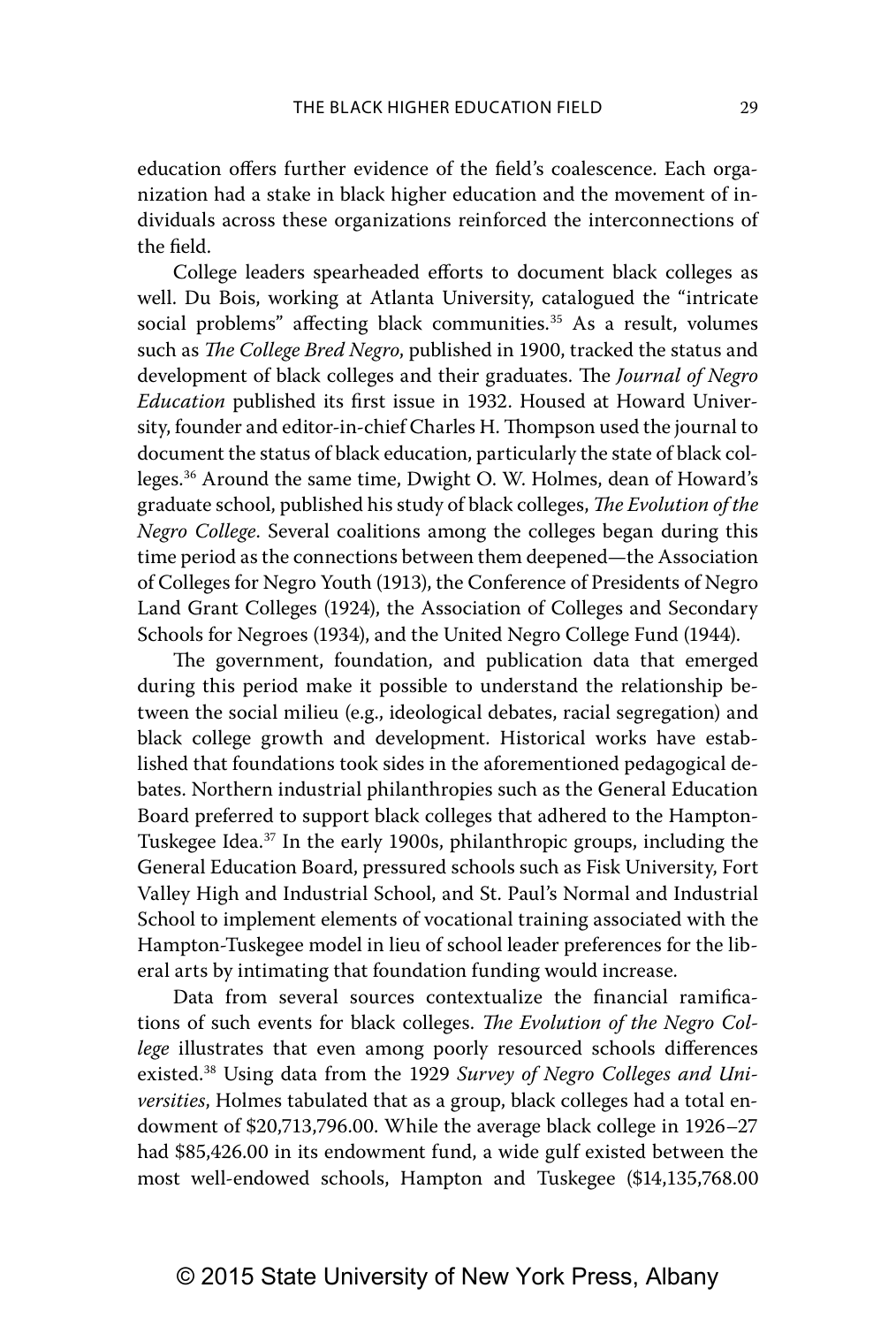combined), and all the others.<sup>39</sup> Foundation preferences for this pedagogical model had more than ideological consequences. A financial pecking order among the colleges took root.

Though public and private colleges existed, as Figure 1.2 documents, at their peak, private black colleges enrolled 90 percent of the students within the field. Given their dominance, private college endowment figures offer a general proxy for the well-being of the entire field. Endowment, and the income from it, are important determinants of a college's ability to grow and develop. It is no surprise then, that the federal government recognized only three black colleges as "true" colleges in 1916. The 1916 survey, *Negro Education: A Study of the Private and Higher Schools for Colored People in the United States*, revealed that thirty- three schools offered work at the collegiate level. However, because the majority of the work undertaken at these schools occurred in primary and secondary education, the survey classified only three as true colleges—Howard University, Meharry Medical College, and Fisk University. The report referred to Howard's endowment as "negligible" and Fisk's endowment as "insufficient."40 Notwithstanding the poor state of their endowments, in each case the schools had secured external support, which no doubt contributed to their ability to devote the necessary resources to developing their collegiate curriculum. Howard University received an annual appropriation from the federal government; Meharry Medical College received financial support from the Carnegie and Rockefeller family foundations; Fisk University had found success raising funds through the performances of the Fisk Jubilee Singers. The poor financial situation of most schools made it impossible to adequately develop both pre- and postsecondary work. Holmes estimated that "6 per cent of the total income of [schools doing some college work] \$3,999,071, or \$239,404, for the support of 2,641 college students for a year, or a per capita expenditure of less than one hundred dollars, was a sum entirely inadequate even in 1916."41

Ironically, despite their large endowments, given their propensity to focus on vocational training, the government recognized neither Hampton nor Tuskegee as colleges. Foundation preferences aside, this model did not meet the standards by which colleges were judged. Even at this point it is possible to see the problems that result from partial adaptation. The private colleges that aspired to be colleges could not actually achieve this goal because they lacked the financial resources to do so. The Hampton-Tuskegee schools had more financial resources than others, but the money was conditioned upon eschewing the curricular choices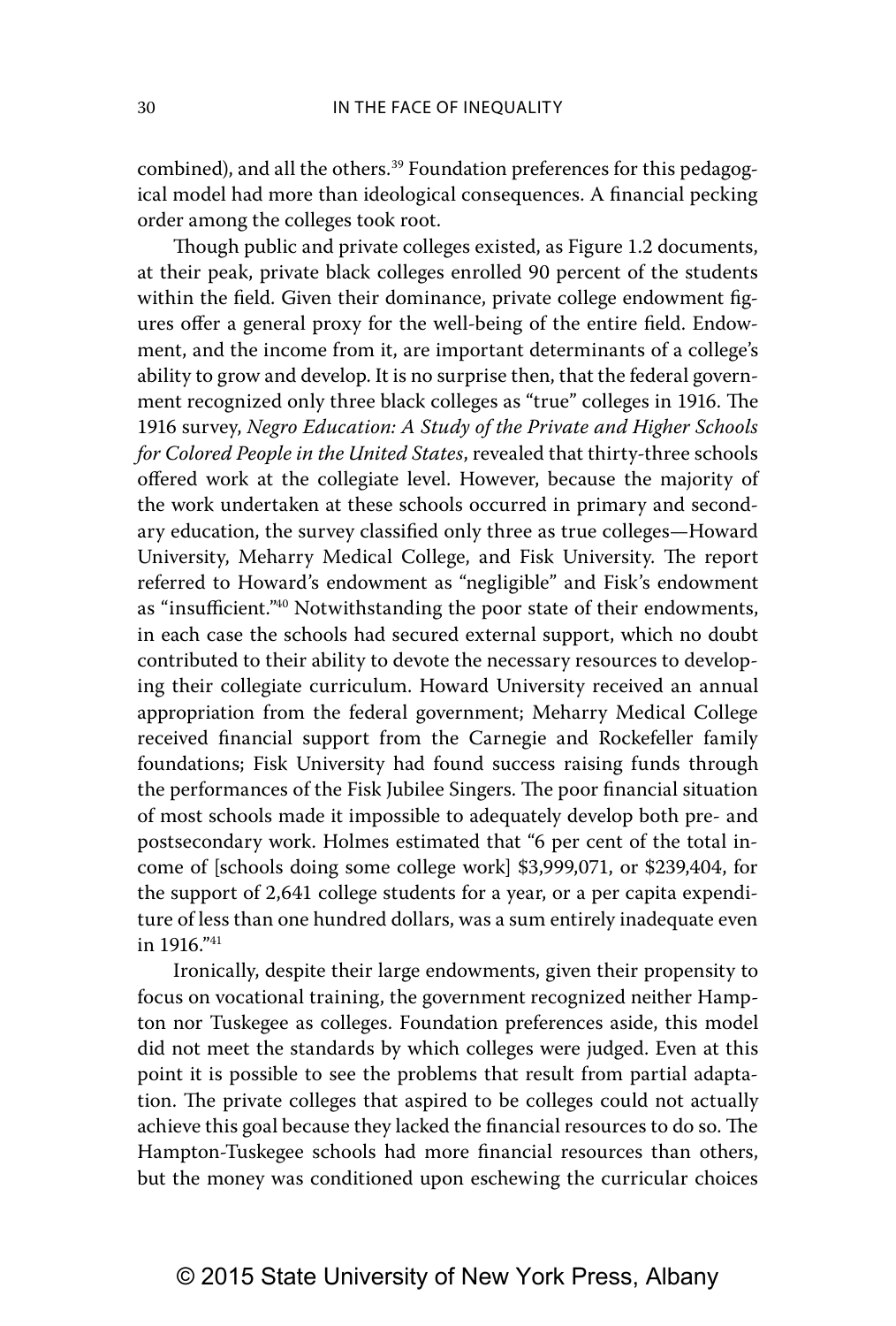

**Figure 1.2 Percent of Enrollment by College Type, 1916–1944**

that would enable the schools to be recognized as colleges. Thus, neither type of school—the liberal or vocationally focused—was able to achieve its full potential. Foundation policies rooted in theories of black inferiority and inequality curtailed adaptation all around.

High enrollments in the primary and secondary or academy divisions of the black colleges further highlight the implications of the social milieu for growth and development. The colleges were affected far beyond the ideological debates of their merits within a segregated society. The schools continued to bear the burden of educating all black children, not just those interested in pursuing a college degree. The growth and development of their collegiate divisions depended upon the states' willingness to provide black students with an educational alternative. Yet, in 1916, of the roughly twenty thousand blacks enrolled in high schools, approximately 5,300 were enrolled in public high schools. The remaining students attended private high schools or the secondary departments of the land grant and state normal colleges for blacks.<sup>42</sup>

Here again, this results in partial adaptations for black colleges. Black colleges continued to enroll students at the primary and secondary levels while also trying to establish themselves as "true colleges." Black colleges could not easily do away with their lower divisions. For many blacks, the colleges were the only options for elementary and high school training. State policies prevented the black colleges from abandoning lower-level courses, although, as blacks migrated to urban centers in the 1920s, Southern states began to revise their policies toward publicly supported black primary and secondary education. Unschooled children in the rural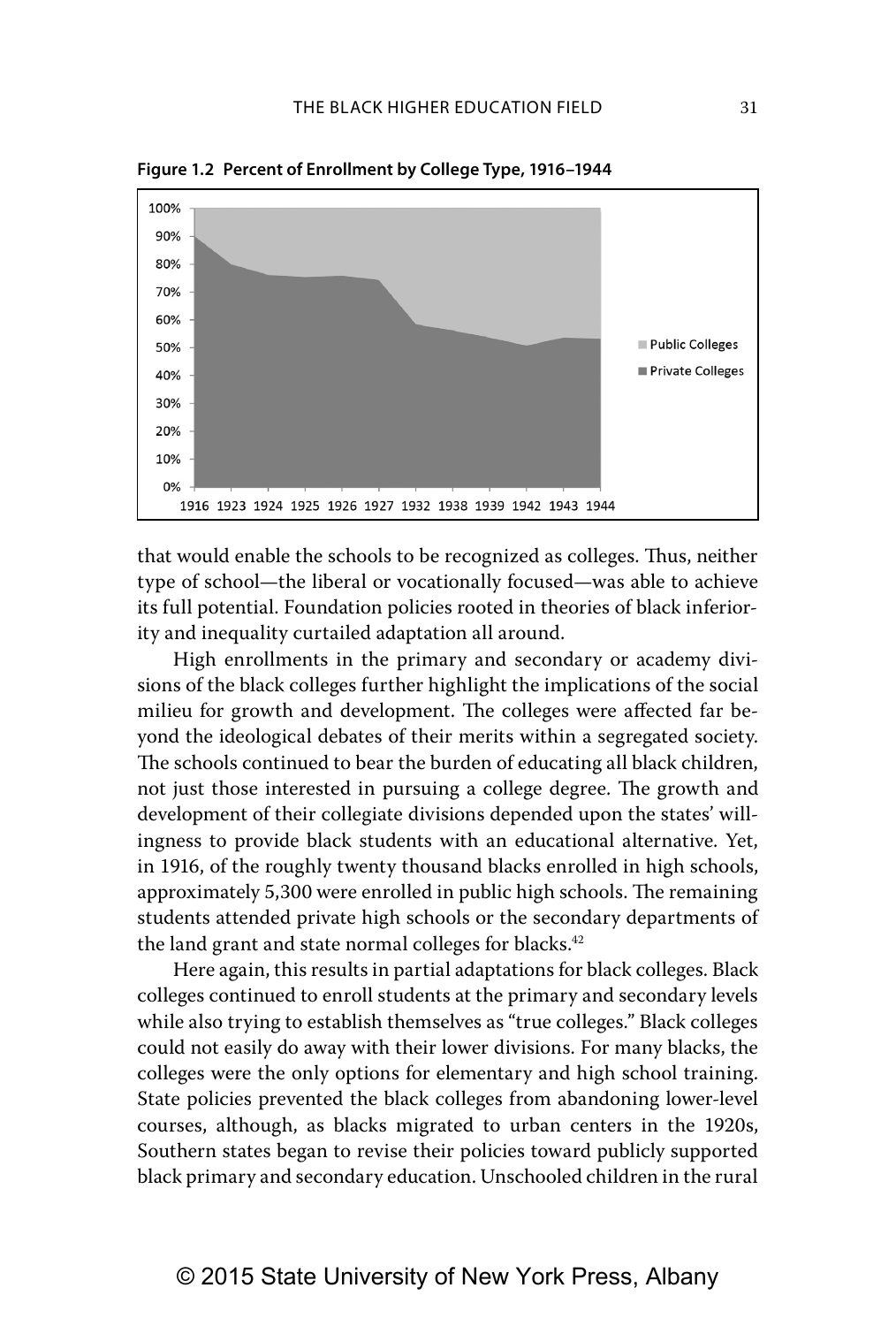South were easily absorbed into the farm labor system. Unschooled children in urban areas walked the streets. Schools became the solution. By 1926, all major Southern cities had at least one publicly supported black high school.<sup>43</sup> By the mid-1930s, black high school enrollment topped 150,000. By 1940, almost one- quarter of the black youth age fifteen to nineteen had enrolled in a publicly supported black high school within the South.44

Even though the financial situation of the colleges had changed very little between 1916 and 1928, the *Survey of Negro Colleges and Universities* revealed a tremendous amount of development at the collegiate level. While the majority of the schools included in this survey still offered primary and secondary education, the number of schools offering collegiate- level work increased to seventy- seven. As black students began to rely on state-sponsored primary and secondary education, black colleges could concentrate more of their resources at the collegiate level. According to data from the *Journal of Negro Education*, on average 13 percent of the students enrolled at black colleges were at the primary and secondary levels in the 1938–39 academic year.<sup>45</sup> The implications of the differential speed at which the schools became "colleges" is further explored in chapter 2. By the 1940s, when the United Negro College Fund emerged, these partial adaptations toward the collegiate model became ever so important.

Despite the movement of black students toward state- controlled primary and secondary education, black colleges continued to play a critical role in the overall scheme of racially segregated education. The black colleges provided the bulk of the teaching force for the elementary and high schools that black children attended in Southern communities. Despite the organizational diversity among black colleges—public, private, religious, land grant—the schools operated primarily as teacher training institutions. Admission to some colleges, such as Hampton Normal and Agricultural Institute, was partly based on the student's intention to become a teacher.46 In *The College Bred Negro*, W. E. B. Du Bois reported that by 1900, 53.4 percent of the graduates from black colleges reported their occupation as teachers.

The *Survey of Negro Colleges and Universities* further confirms the emphasis on teacher training at black colleges. Between 1922 and 1927, education ranked highest among the academic specialties.<sup>47</sup> Other popular majors included agriculture, home economics, and theology. A report issued by the U.S. Department of Interior indicates that the focus on education continued into the 1940s. The Department of Interior's 1942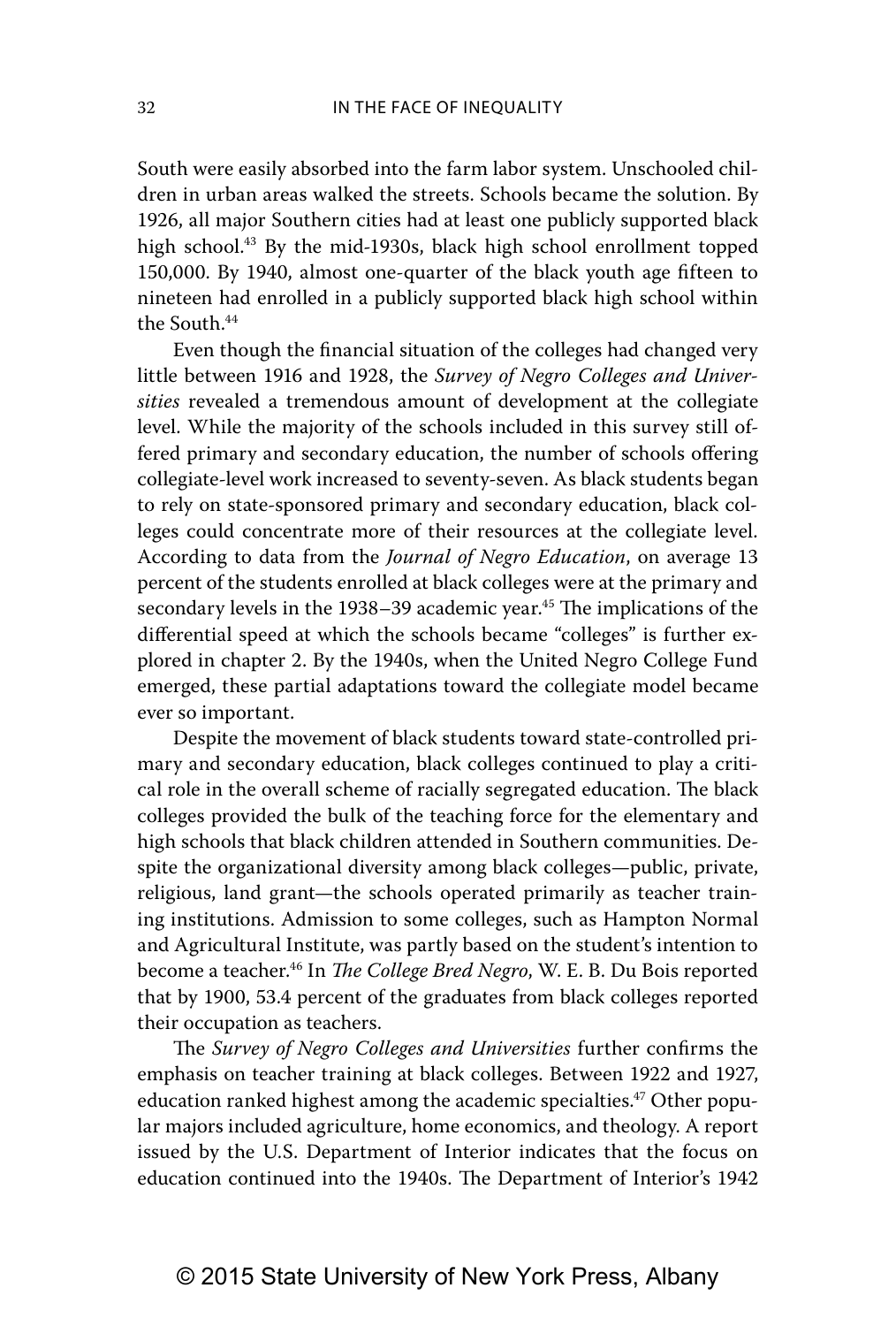report, *National Survey of the Higher Education of Negroes*, found that 84 percent of the students surveyed from a subset of black colleges stated they felt most prepared to enter the teaching profession and of these students, 75 percent planned to enter the teaching profession in the following year.

This too offers a chance to reflect on the social milieu's ability to divert the adaptive potential of black colleges. The heavy emphasis on teacher training was not a random outcome. During this time period, black colleges were encouraged to train their students in fields that would not put their graduates in direct competition with whites. This, coupled with the meager resources available to most black colleges, resulted in a limited curricular focus. Teachers were needed throughout the black community, and black teachers would never be assigned to white schools. Though understandable, the heavy focus on teacher training meant that other disciplines did not flourish at black colleges.

The prevailing attitude toward black colleges during this historical moment was that if black colleges had to exist, then these schools should help blacks adjust to their position within a racially segregated society. Consequently, black colleges were used as vessels to provide the black community with its own leadership class.<sup>48</sup> Concerns that black colleges would educate black students out of their "rightful place" within Southern society remained throughout this period. These attitudes not only structured the curricular choices of black colleges, but also shaped the resource mobilization process. Endowment figures from this period indicate that foundations selectively supported black colleges, favoring those schools that did not appear to challenge the status quo of Southern race relations. The contours of the debate changed—by the 1930s, educational reform had made the ideological debate over vocational versus applied curriculum all but moot. Yet, the South's commitment to racial segregation remained; thus, the reality of black colleges did not change.

### Civil Rights, 1945–1975

The years following World War II brought significant changes to the American landscape. After sacrificing to secure democracy abroad, efforts on the part of black Americans to secure rights within their own country intensified. As had been the case post Emancipation, education remained high on the list of priorities among black citizens and activists. Though large-scale protests had yet to occur, the National Association for the Advancement of Colored People (NAACP) had initiated a series of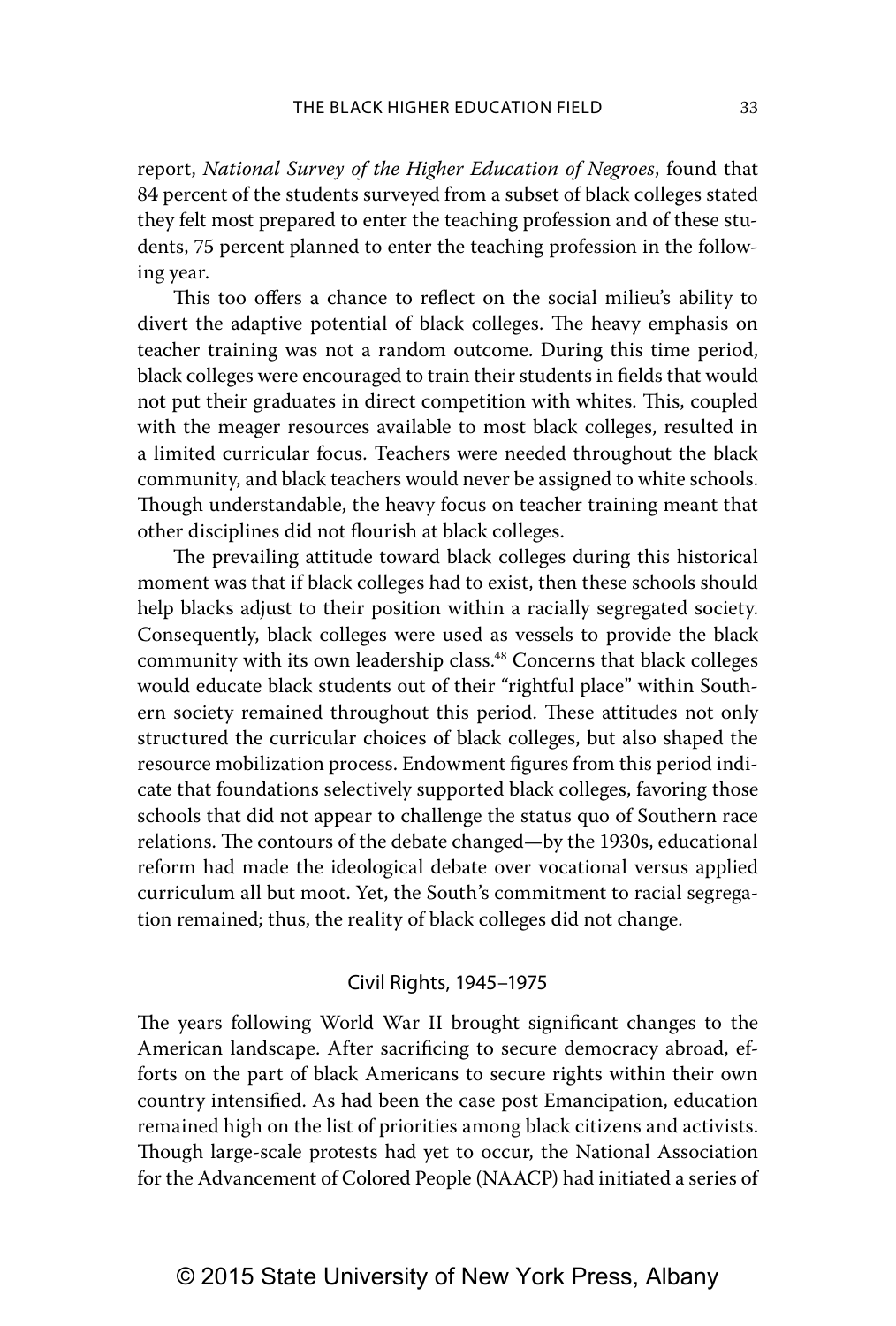lawsuits that would have wide-ranging repercussions for the growth and development of black colleges.

Beginning in the mid-1930s, the NAACP sought to ensure that blacks had access to professional and graduate schools. According to data from the 1942 *National Survey of Higher Education of Negroes*, Alabama, Arkansas, Delaware, Florida, Georgia, Kentucky, Louisiana, Maryland, Mississippi, Missouri, Oklahoma, South Carolina, Tennessee, Texas, West Virginia, and the District of Columbia maintained no graduate programs for blacks in the arts and sciences.

Several dynamics within the black higher education field combined to make the NAACP's claims on the state to provide graduate and professional education more plausible. As Figure 1.3 indicates, following World War II, enrollment at black colleges rebounded eventually surpassing its pre-war maximum of 38,000.

Due in large part to returning veterans taking advantage of the GI Bill of Rights, by 1948 black colleges enrolled more than seventy thousand students. This time period also marked an important shift among public and private black colleges. As Figure 1.4 illustrates, by 1949, the public colleges enrolled more than 50 percent of the students attending black colleges, confirming a trend that began in the late 1930s. First, surging enrollment at black colleges meant that in the long run more blacks would obtain the prerequisite qualifications to attend professional and graduate school. Second, the higher education of blacks was truly a public endeavor—the state had begun to play an active role in the college education of blacks. These factors increased the efficacy of the NAACP's argument that the state had a responsibility to provide graduate and professional education to blacks.49

The NAACP's emphasis on graduate and professional training met with some early success. As a result of a lawsuit initiated by the NAACP, the University of Maryland enrolled its first black law student in 1936.<sup>50</sup> However, when challenged, most states opted to erect separate graduate and professional schools or programs for black students. Two days after the Supreme Court ruled in January 1948 that the state of Oklahoma must provide Ada Lois Sipuel with access to legal education, the University of Oklahoma's regents opened a black law school and within a week had hired three faculty to teach there.<sup>51</sup> Such tactics resulted in the elaboration of graduate programs at black colleges, particularly at the publicly controlled ones. Between 1951 and 1971, the number of graduate programs at public black colleges increased from ten to nineteen.52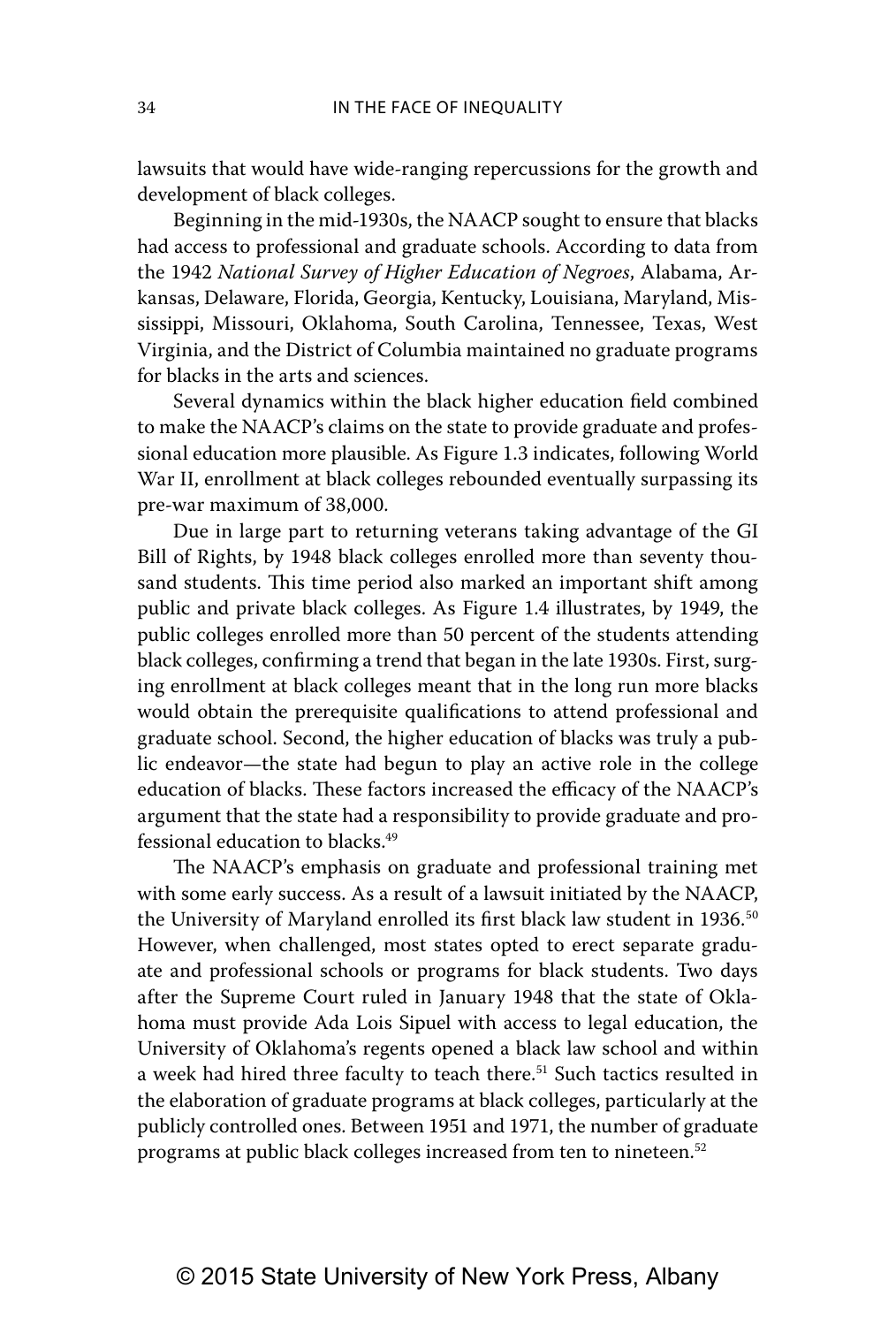

**Figure 1.3 Total Black College Enrollment, 1945–1975**

**Figure 1.4 Percent of Enrollment by College Type, 1945–1975**



States did not confine their efforts to expand the curricular capabilities of black colleges to the graduate level. Fearing that the 1954 *Brown v. Board* ruling would provide increasing numbers of black children with the opportunity to gain adequate preparation for a college education, ensuring that the majority of black students would continue to attend black colleges became a priority.<sup>53</sup> This new goal conflicted with the reality that black colleges had been intentionally starved of critical resources,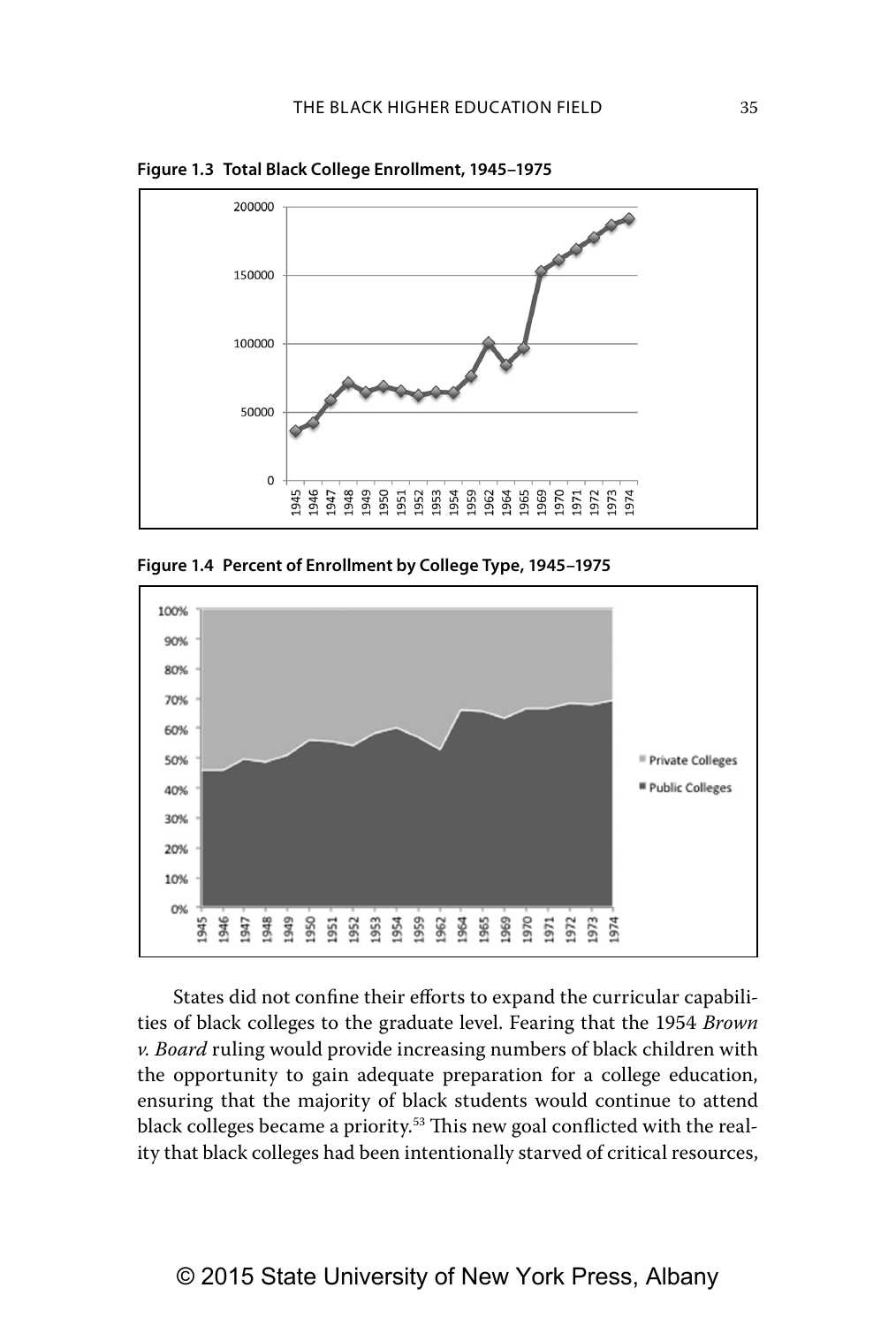making them unattractive to better-prepared black students, particularly those now theoretically able to attend traditionally white colleges in the South.<sup>54</sup>

In response to this dilemma, Southern states sought to equalize the instructional capacities of schools designated for black students by bringing them up to par with those schools historically designated for white students. Historian James D. Anderson's case study of Mississippi provides a useful illustration of the region-wide pattern. A 1945 study of Mississippi higher education revealed that the state had deprived Alcorn, the black land grant institution, of the opportunity to become a "viable higher education institution."55 Dilapidated buildings, an inadequate salary structure, and insufficient land for the purposes of an agricultural college ranked high among the concerns noted in the report. Despite this knowledge, the situation at Alcorn and the other black public colleges located within Mississippi did not change until the *Brown v. Board* ruling approached. In anticipation of the *Brown* decision, the state of Mississippi increased Alcorn's operating budget by \$50,000, allocated \$275,000 for additional buildings, and made a special appropriation of \$77,000 in the 1950–51 academic year.<sup>56</sup> Mississippi's Board of Trustees of Institutions of Higher Learning planned to develop black public colleges as undergraduate institutions, concentrate graduate work at Jackson College, and when necessary channel black students to three traditionally white colleges—Ole Miss, Southern Mississippi, and Mississippi State University. Six months after the *Brown* ruling, a committee studying Mississippi higher education recommended: "The three institutions presently operated for Negro students should be maintained and developed further as part of the State program to meet the anticipated increases in college enrollment during the next decade."<sup>57</sup> This pattern of events led Anderson to conclude: "After more than eight decades of severely repressing the development of higher educational opportunities for blacks in Mississippi, the State Board was now making haste to enlarge undergraduate opportunities for black students at Jackson, Alcorn, and Mississippi Vocational, primarily as a strategy to preserve the state's tradition of racially segregated higher education."58

Though developing the black colleges can be seen as positive, it is still important to understand these changes as partial. The states elaborated the black colleges as a means of diverting black enrollment away from traditionally white colleges. These were not carefully thought out plans that conceived of black and white colleges as part of a unified system. As a result, the states duplicated programs across black and white colleges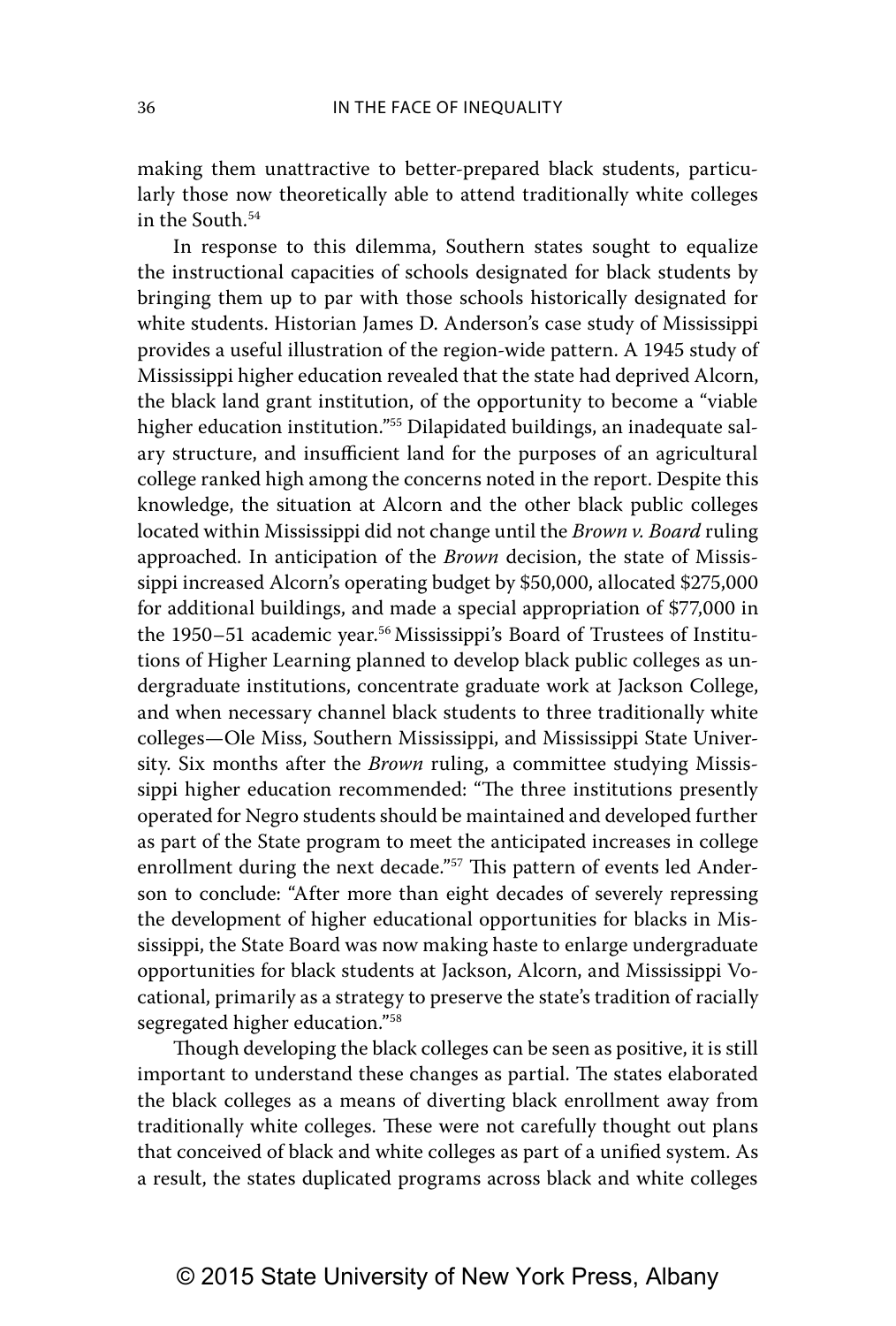more often than not. Years later, when courts and legislatures began to conceive of black and white colleges as part of a unified system, program duplication became problematic. Black colleges no longer appeared unique. In a system still favoring traditionally white colleges, black colleges appeared redundant.

Nevertheless, enrollment figures indicate that these strategies met with success. Enrollment at black colleges increased sharply in the years after the *Brown* decision. Data from the U.S. Department of Education indicates the rate of high school graduation for blacks between twenty and twenty-four years old in the Southern states increased from 18 percent in 1950 to 57 percent in 1970.<sup>59</sup> Black college enrollment benefited from this trend. Yet, public colleges benefited most. As Figure 1.5 illustrates, private black college enrollment more than doubled during this period; however, enrollment at these schools steadied at around 55,000 students toward the 1970s. Comparatively, enrollment at public colleges more than tripled in this same time span, totaling more than 132,000 by the mid-1970s.

The federal government also directed more attention to black colleges in this period. Part of President Lyndon Johnson's Great Society, drafted by the U.S. Congress, the 1965 Higher Education Act intended to strengthen institutions of higher education and sought to raise the quality of financially struggling colleges. The act also contained an admission that the state and federal governments had participated in discriminatory allocation practices against black colleges. To remedy this, Congress developed a set of programs aimed at strengthening those schools that have



**Figure 1.5 Black College Enrollment, 1950s–1970s**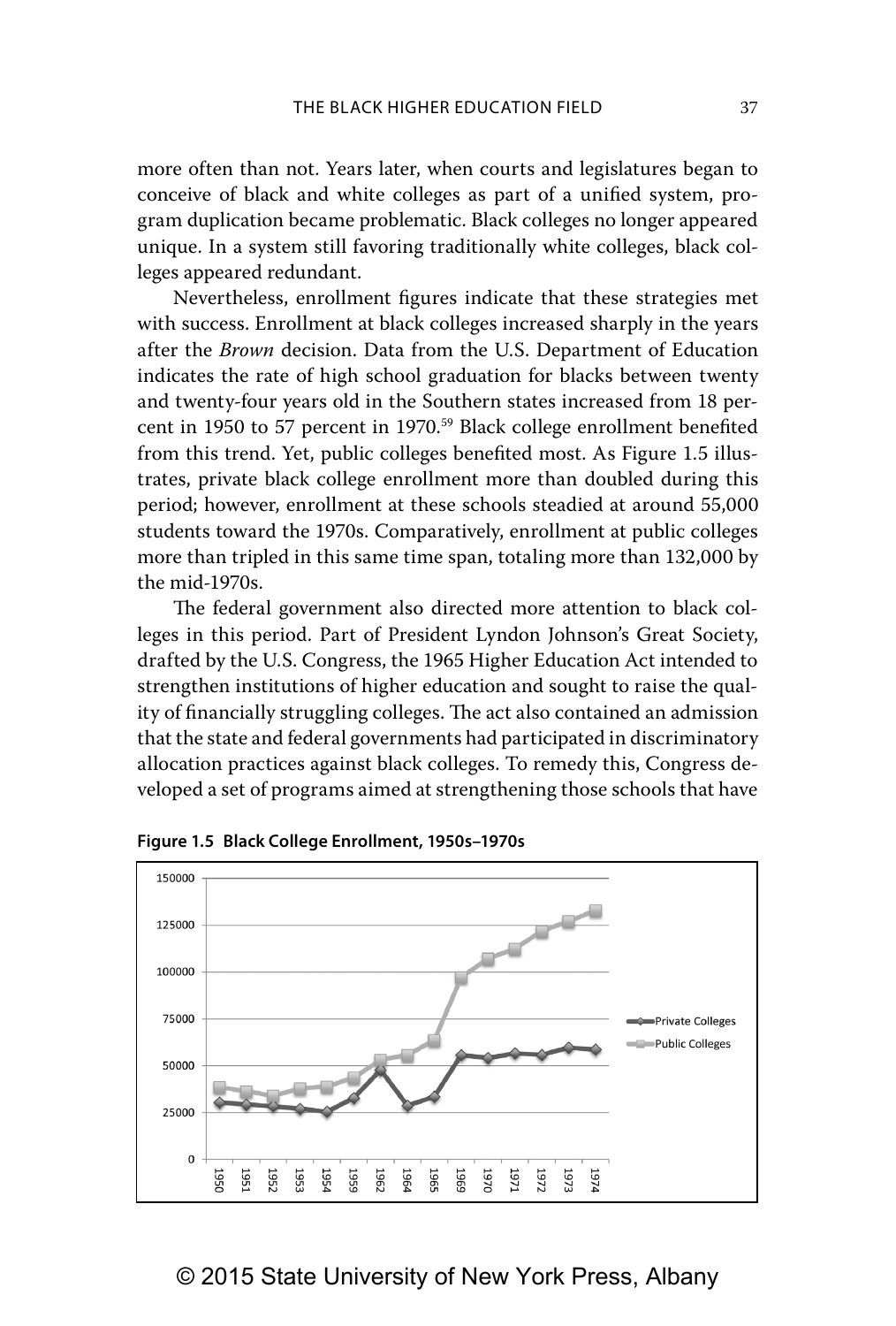and had as their primary mission the education of black Americans prior to the year 1964. Congress referred to the schools that fit this criterion as Historically Black Colleges and Universities, thus bestowing an official title upon a group of schools that had existed for more than a century. The date 1964 had little to do with the history of these colleges. Congress chose a date that ensured the inclusion of the largest number of black colleges in existence prior to the act's implementation. Under Title III of the Higher Education Act, those colleges falling under the Historically Black College and University umbrella term (public and private) qualified for special funds that would allow these schools to improve their instructional capacity.

Despite expanding enrollment, curricular options, and budgets, some things remained constant within the black higher education field. Students continued to receive the majority of their degrees in education. Though the figure had declined since the early 1900s, education continued to account for 35 percent of the degrees awarded from black colleges in 1972. The pattern of degrees would not shift until the final time period. While degrees offer tangible evidence of continuity, the treatment of black public colleges in this period provides intangible evidence of the same.

Southern states continued to base their interest in black colleges on these schools' ability to help the state fulfill political objectives. The desire to maintain a dual system of education continued long after the *Brown* ruling. State- controlled black colleges enabled Southern governments to protect the traditionally white status of their flagship universities. As early as 1950, Mississippi officials conceded that some blacks would have to obtain education at state- run traditionally white universities. Yet, a 1975 lawsuit filed against the state claimed a dual system of higher education continued to persist. Once ignored, black colleges had become a linchpin in stemming the tide of black bodies on traditionally white college campuses.

### Questioning Black Colleges, 1976–1999

In the immediate aftermath of the *Brown v. Board* ruling, prevailing wisdom held that black colleges would meet their demise. Upon learning of the Court's decision, John D. Rockefeller Jr., a longtime supporter of black colleges and chairman of the General Education Board, could see no further need for the schools.<sup>60</sup> The NAACP felt the continued existence of black colleges presented a barrier to black enrollment at traditionally white colleges. Walter White, the NAACP's executive director from 1931